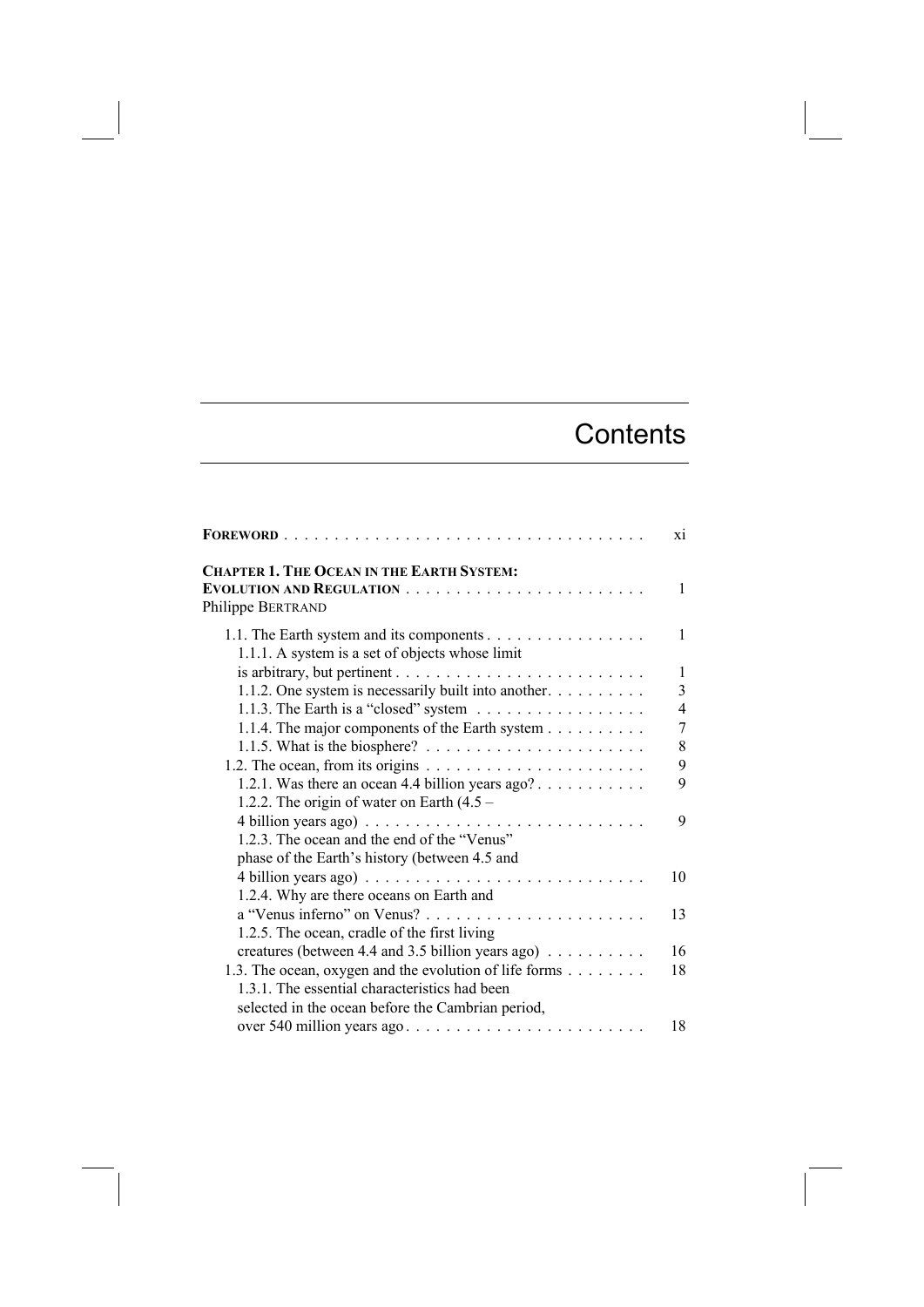|                                                                                       | 21 |
|---------------------------------------------------------------------------------------|----|
| 1.3.3. The first important accumulation                                               |    |
| of oxygen (around 2.5 billion years ago)<br>1.3.4. A moderate increase in oxygenation | 25 |
| (between 2.5 and 0.5 billion years ago) $\ldots$                                      | 26 |
| 1.3.5. The second important accumulation                                              |    |
| of oxygen (between 500 and 350 million years ago).                                    | 27 |
|                                                                                       |    |
| 1.4. The regulation of the greenhouse effect                                          |    |
| 1.4.1. There is no life without a minimum                                             | 29 |
|                                                                                       |    |
|                                                                                       | 29 |
| 1.4.2. The regulation of the greenhouse                                               |    |
|                                                                                       | 30 |
| 1.5. Oceanic photosynthesis regulates itself                                          |    |
| 1.5.1. When the ocean is deficient in nitrate $\ldots \ldots \ldots \ldots$           | 36 |
|                                                                                       | 38 |
| 1.5.2. When the ocean has an excess of nitrate                                        | 40 |
| 1.5.3. The regulation of the N/P ratio $\dots \dots \dots \dots \dots \dots$          | 41 |
|                                                                                       | 43 |
|                                                                                       | 43 |
| 1.6.2. The anthropogenic disturbance                                                  |    |
|                                                                                       | 45 |
| 1.6.3. And life among all that? $\ldots \ldots \ldots \ldots \ldots \ldots$           | 47 |
|                                                                                       | 49 |
|                                                                                       | 49 |
| CHAPTER 2. THE OCEAN AND THE CLIMATE SYSTEM                                           | 55 |
| Pascale DELECLUSE                                                                     |    |
|                                                                                       | 55 |
|                                                                                       | 55 |
| 2.2.1. The report on the findings $\ldots \ldots \ldots \ldots \ldots \ldots$         | 56 |
| 2.2.2. Interpretation of the observed changes                                         | 58 |
| 2.2.3. The Earth's radiative equilibrium and                                          |    |
|                                                                                       | 59 |
| 2.2.4. The role of greenhouse gases – GHG. $\dots \dots \dots \dots$                  | 60 |
|                                                                                       | 63 |
|                                                                                       | 67 |
|                                                                                       | 69 |
|                                                                                       | 71 |
| 2.3.3. Ekman, spiral, transport, pumping,                                             |    |
|                                                                                       | 71 |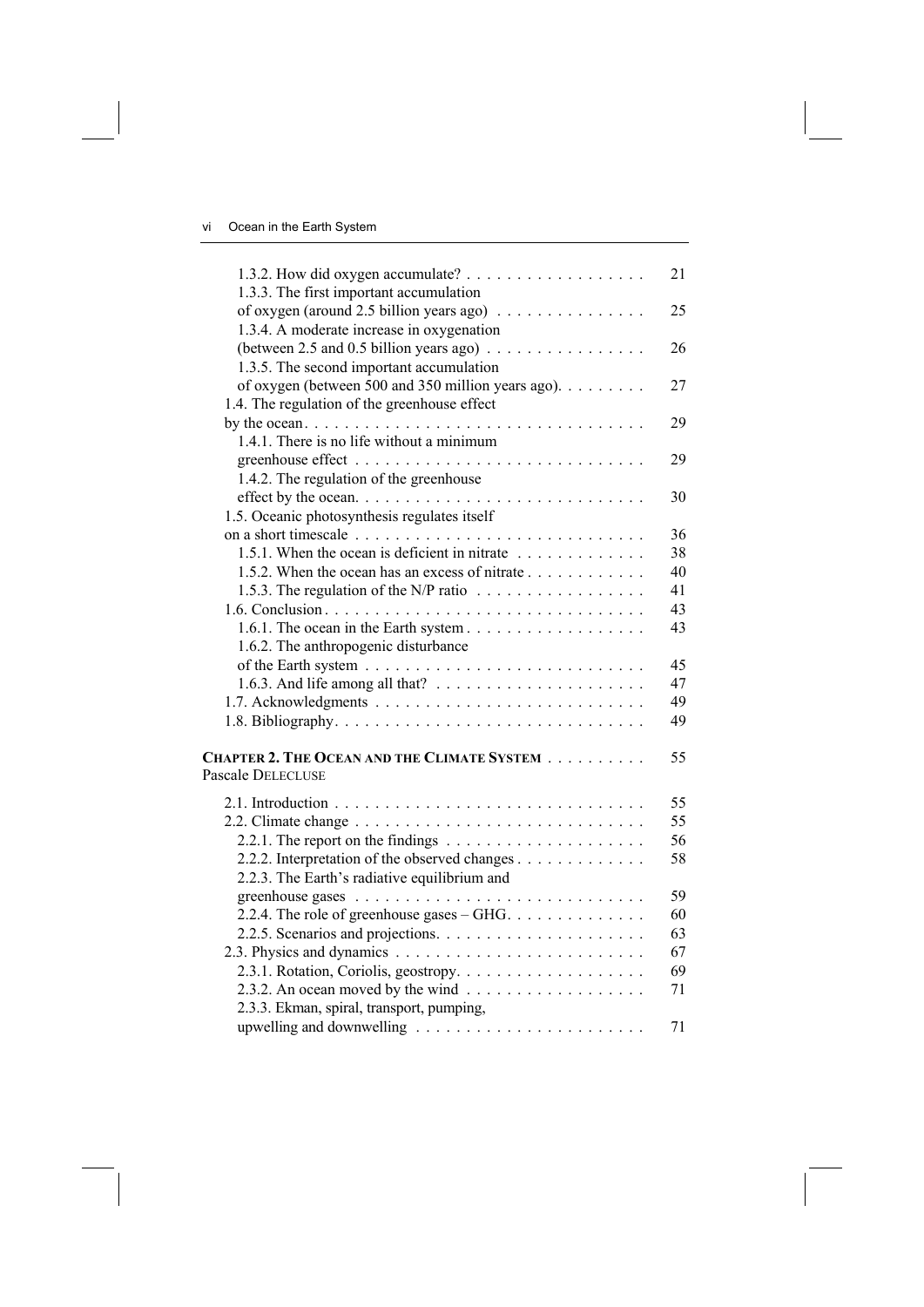| 2.3.4. Interior ocean and western boundary currents. | 77  |
|------------------------------------------------------|-----|
| 2.3.5. An ocean moved by thermohaline fluxes         | 80  |
| 2.3.6. Stratification, mixed layer, thermocline      | 82  |
| 2.3.7. Formation of water masses, convection         |     |
|                                                      | 83  |
| 2.3.8. Schematization of global circulation: the     |     |
|                                                      | 85  |
| 2.4. Some key elements for understanding the         |     |
|                                                      | 88  |
|                                                      | 88  |
| 2.4.2. Ocean-atmosphere in the tropics               | 90  |
|                                                      | 95  |
|                                                      | 97  |
|                                                      | 100 |
|                                                      | 102 |
|                                                      |     |
| CHAPTER 3. OCEAN-ATMOSPHERE INTERACTIONS             | 105 |
| Laurence EYMARD and Gilles REVERDIN                  |     |
| 3.1. Introduction: what are ocean-                   |     |
|                                                      | 105 |
| 3.2. Interface processes and their role              |     |
|                                                      | 106 |
|                                                      | 107 |
|                                                      | 109 |
| 3.2.3. Water exchanges between the                   |     |
|                                                      | 115 |
|                                                      | 118 |
|                                                      | 125 |
| 3.3. Examples of energy exchanges                    | 129 |
|                                                      | 129 |
|                                                      | 132 |
| 3.3.3. The interactions close to strong              |     |
|                                                      | 134 |
| 3.3.4. Marginal ice zones and                        |     |
|                                                      | 137 |
|                                                      |     |
| 3.3.5. The example of the impact of the              | 140 |
|                                                      |     |
|                                                      | 142 |
|                                                      | 143 |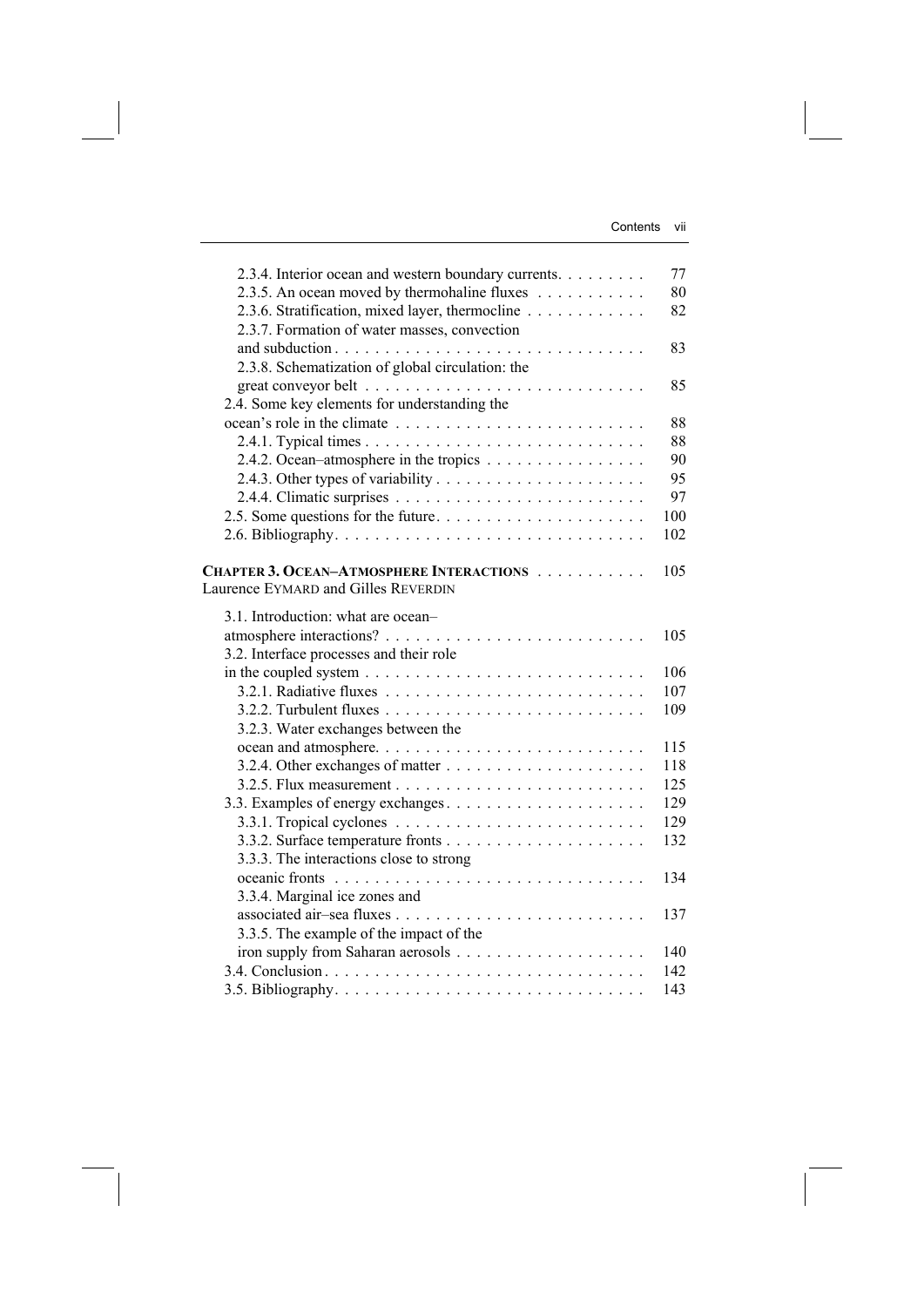| CHAPTER 4. MARINE BIOGEOCHEMICAL CYCLES<br>Louis LEGENDRE                            | 145 |
|--------------------------------------------------------------------------------------|-----|
| 4.1. Introduction: geochemistry,                                                     |     |
| biogeochemistry and marine biogeochemistry                                           | 145 |
| 4.1.1. Geochemistry and cosmochemistry                                               | 145 |
| 4.1.2. Biogeochemistry and marine biogeochemistry                                    | 147 |
| 4.2. A fundamental characteristic of the                                             |     |
|                                                                                      | 149 |
| 4.3. Carbon: at the heart of living matter.                                          | 152 |
| 4.3.1. Carbon in large natural reservoirs.                                           | 153 |
| 4.3.2. Biogeochemical cycles of carbon                                               | 156 |
| 4.4. Oxygen: a poison that Earth cannot do without                                   | 166 |
|                                                                                      | 168 |
| 4.4.2. Biogeochemical cycles of oxygen.                                              | 169 |
| 4.5. Nitrogen: a chemical element over which                                         |     |
|                                                                                      | 174 |
| 4.5.1. Nitrogen, abundant but difficult to access                                    | 174 |
| 4.5.2. Biogeochemical cycles of nitrogen                                             | 176 |
| 4.6. Phosphorus: a chemical element over which                                       |     |
|                                                                                      | 182 |
| 4.6.1. Phosphorus, not very abundant                                                 |     |
|                                                                                      | 182 |
| 4.6.2. Biogeochemical cycles of phosphorus                                           | 182 |
| 4.7. Biogeochemical equilibria and human                                             |     |
|                                                                                      | 185 |
|                                                                                      | 186 |
|                                                                                      |     |
| <b>CHAPTER 5. OCEAN ACIDIFICATION</b>                                                |     |
|                                                                                      | 189 |
| Jean-Pierre GATTUSO, Lina HANSSON and Frédéric GAZEAU                                |     |
|                                                                                      | 189 |
|                                                                                      | 190 |
| 5.1.2. A brief history of research on the                                            |     |
|                                                                                      | 193 |
|                                                                                      | 197 |
|                                                                                      | 197 |
| 5.2.1. Past changes $\ldots \ldots \ldots \ldots \ldots \ldots \ldots \ldots \ldots$ | 197 |
|                                                                                      | 199 |
|                                                                                      | 201 |
|                                                                                      | 204 |
| 5.4.1. Impacts on organisms and communities                                          | 204 |
|                                                                                      |     |